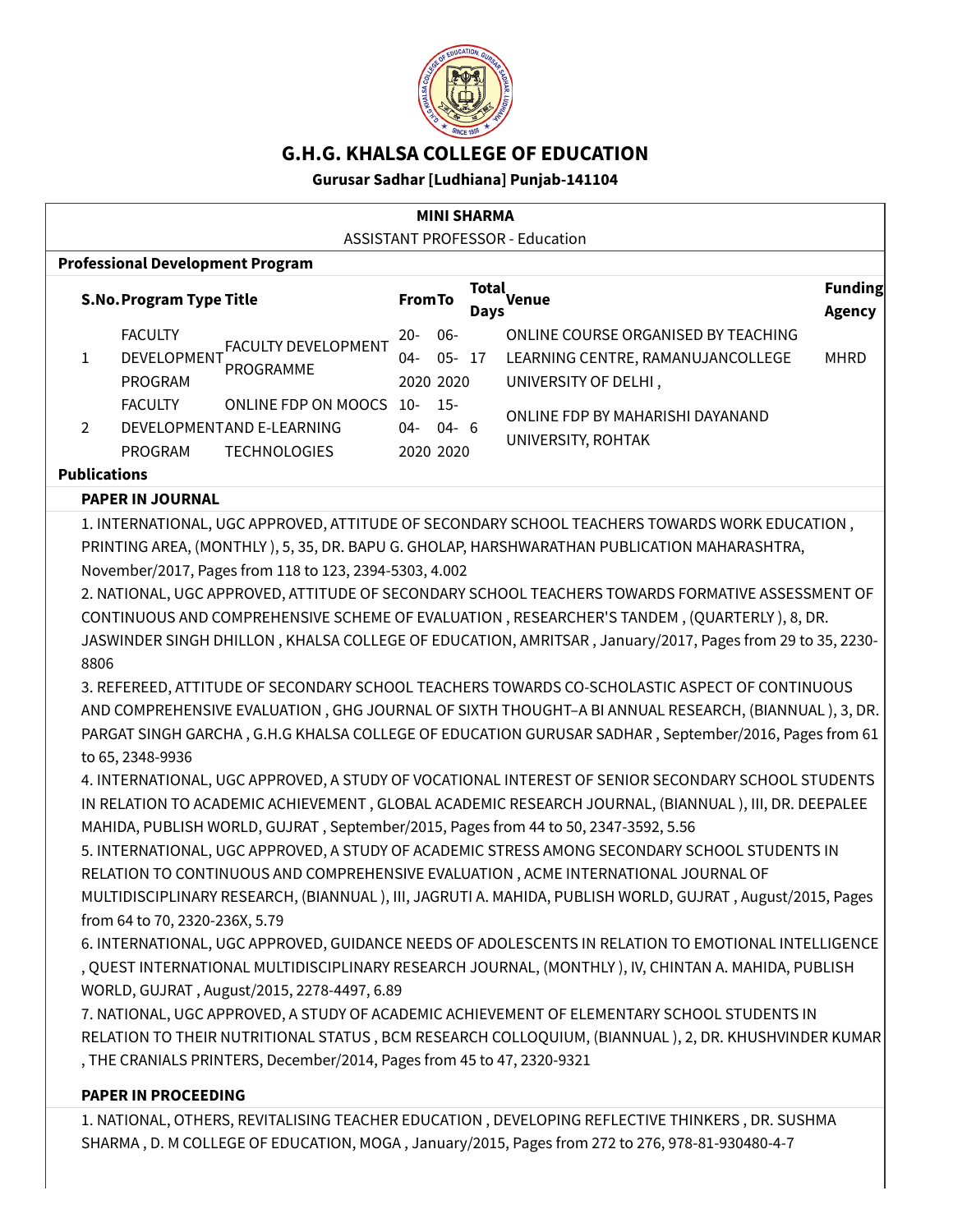#### **Participations**

### **CONFERENCE**

1. 21-04-2018 to 21-04-2018/STATE/RETHINKING TEACHER EDUCATION /D. A. N COLLEGE OF EDUCATION FOR WOMEN, NAWANSHAHR /D. A. N COLLEGE OF EDUCATION FOR WOMEN, NAWANSHAHR /CTE/PARTICIPATE

# **ONLINE PARTICIPATION**

1. 07-05-2020 to 08-05-2020/NATIONAL /WEBINAR SERIES /BTTC, MUMBAI /PARTICIPATED /YOGA IN THE AGE OF COVID-19, EYE :IS THERE EVER A LOCKDOWN?

# **SEMINAR**

1. 17-02-2020 to 17-02-2020/INTERNATIONAL SEMINAR/RETOUCHING ENVIRONMENTAL CONCERNS IN PRESENT SCENARIO /SANT DARBARA SINGH COLLEGE OF EDUCATION FOR WOMEN, LOPON/SANT DARBARA SINGH COLLEGE OF EDUCATION FOR WOMEN, LOPON/CDC PU CHD./PAPER PRESENTER/ENVIRONMENTAL STRATEGIES FOR SUSTAINABLE DEVELOPMENT

2. 23-04-2019 to 23-04-2019/NATIONAL /CONTEMPORARY ISSUES IN EDUCATION /UNIVERSITY SCHOOL OF EDUCATION, RAYAT BAHRA UNIVERSITY, MOHALI /COUNCIL FOR TEACHER EDUCATION /COUNCIL FOR TEACHER EDUCATION /PAPER PRESENTER/EDUCATION NOT PHYSICAL CAPITAL HAS BECOME THE MAJOR SOURCE OF PRESENT AND FUTURE WEALTH OF NATIONS

3. 19-11-2016 to 19-11-2016/NATIONAL LEVEL SEMINAR /ROLE OF RESEARCH IN QUALITY EDUCATION /G. H. G KHALSA COLLEGE OF EDUCATION GURUSAR SADHAR LUDHIANA /GHG KHALSA COLLEGE OF EDUCATION, GURUSAR SADHAR/CTE/PAPER PRESENTER/PLAGIARISM : A CHALLENGE BEFORE RESEARCHERS

4. 08-04-2016 to 09-04-2016/NATIONAL LEVEL SEMINAR /WOMEN EMPOWERMENT AND SOCIAL DEVELOPMENT /G. H. G KHALSA COLLEGE, GURUSAR SADHAR /G. H. G KHALSA COLLEGE.,GURUSAR SADHAR /NATIONAL COMMISSION FOR WOMEN, GOVT OF INDIA/PARTICIPATE

5. 21-03-2013 to 21-03-2013/NATIONAL LEVEL SEMINAR /CHALLENGES FOR SUSTAINABLE DEVELOPMENT AND QUALITY ASSURANCE IN EDUCATION/MOGA COLLEGE OF EDUCATION FOR GIRLS, GHALL KALAN, MOGA/MOGA COLLEGE OF EDUCATION, GHAL KALAN, MOGA/PUNJAB STATE COUNCIL FOR SCIENCE AND TECHNOLOGY/PAPER PRESENTER/QUALITY EDUCATION: WHERE WE ARE HEADING?

6. 08-03-2013 to 09-03-2013/NATIONAL LEVEL SEMINAR /QUALITY CULTURE IN EDUCATION /B. C. M COLLEGE OF EDUCATION, SEC 32 A LUDHIANA /B. C. M COLLEGE OF EDUCATION, SEC 32 A LUDHIANA /NAAC/PARTICIPATE 7. 08-03-2013 to 09-03-2013/NATIONAL LEVEL SEMINAR /QUALITY CULTURE IN EDUCATION /B. C. M COLLEGE OF EDUCATION, SEC 32 A LUDHIANA /B. C. M COLLEGE OF EDUCATION, SEC 32 A LUDHIANA /NAAC/COORDINATED THE TECHNICAL SESSION ON ROLE OF EDUCA

8. 09-02-2013 to 09-02-2013/NATIONAL LEVEL SEMINAR /EDUCATION FOR HOLISTIC HEALTH/GHG HARPARKASH COLLEGE OF EDUCATION FOR WOMEN/GHG HARPARKASH COLLEGE OF EDUCATION FOR WOMEN, SIDHWAN KHURD/CDC PU CHD./PAPER PRESENTER/EDUCATION FOR HOLISTIC HEALTH- HARMONY IN RELATIONSHIPS 9. 11-03-2011 to 11-03-2011/NATIONAL LEVEL SEMINAR /INCLUSIVE EDUCATION:A WORD ABOUT IT/DESH BHAGAT COLLEGE OF EDUCATION, MANDI GOBINDGARH/DESH BHAGAT COLLEGE OF EDUCATION, MANDI GOBINDGARH/PAPER PRESENTER/INCUSIVE EDUCATION: A WORD ABOUT IT

10. 09-03-2011 to 10-03-2011/NATIONAL LEVEL SEMINAR /NATIONAL CURRICULUM FRAMEWORK FOR TEACHER EDUCATION/GOVT. COLLEGE , PATIALA/GOVT. COLLEGE ,PATIALA/NCTE/PAPER PRESENTER/PREPARING TEACHER EDUCATORS

11. 29-01-2011 to 29-01-2011/NATIONAL LEVEL SEMINAR /SEMINAR ON PRAXIS OF CONTEMPORARY EVALUATION POLICIES AT SCHOOL LEVEL /B. C. M COLLEGE OF EDUCATION, SEC 32 A LUDHIANA /B. C. M COLLEGE OF EDUCATION, SEC 32 A LUDHIANA /POSTER PRESENTATION/CCE- HAS IT CHANGED THE LIFE OF STUDENTS?

12. 27-04-2010 to 27-04-2010/NATIONAL LEVEL SEMINAR /WRITING QUALITY TEXT BOOKS /PUNJABI UNIVERSITY, PATIALA /CTE, PUNJABI UNIVERSITY,PATIALA, B. C. M COLLEGE OF EDUCATION, LUDHIANA, DIVYA SHIKSHA GURUKUL COLLE/GURUSAR BOOK DEPOT, KALYANI PUBLISHERS, TONDON PUBLISHERS, 21ST CENTURY PUBLISHERS /PARTICIPATE